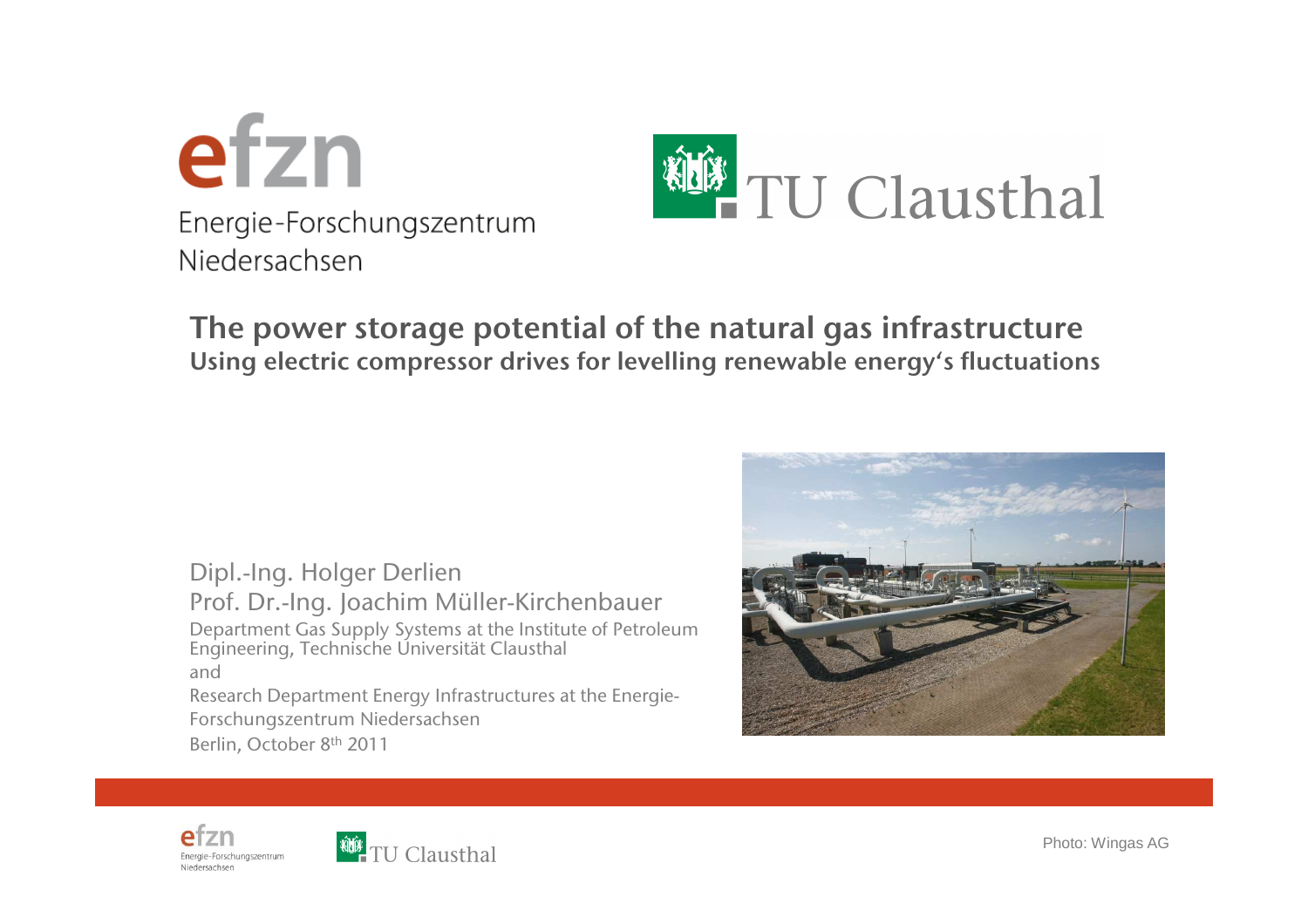- Motivation and research questions
- •Background
- Assessing the power storage potential of electric compressors •
- •Tax and regulatory aspects
- •A European perspective
- Conclusions

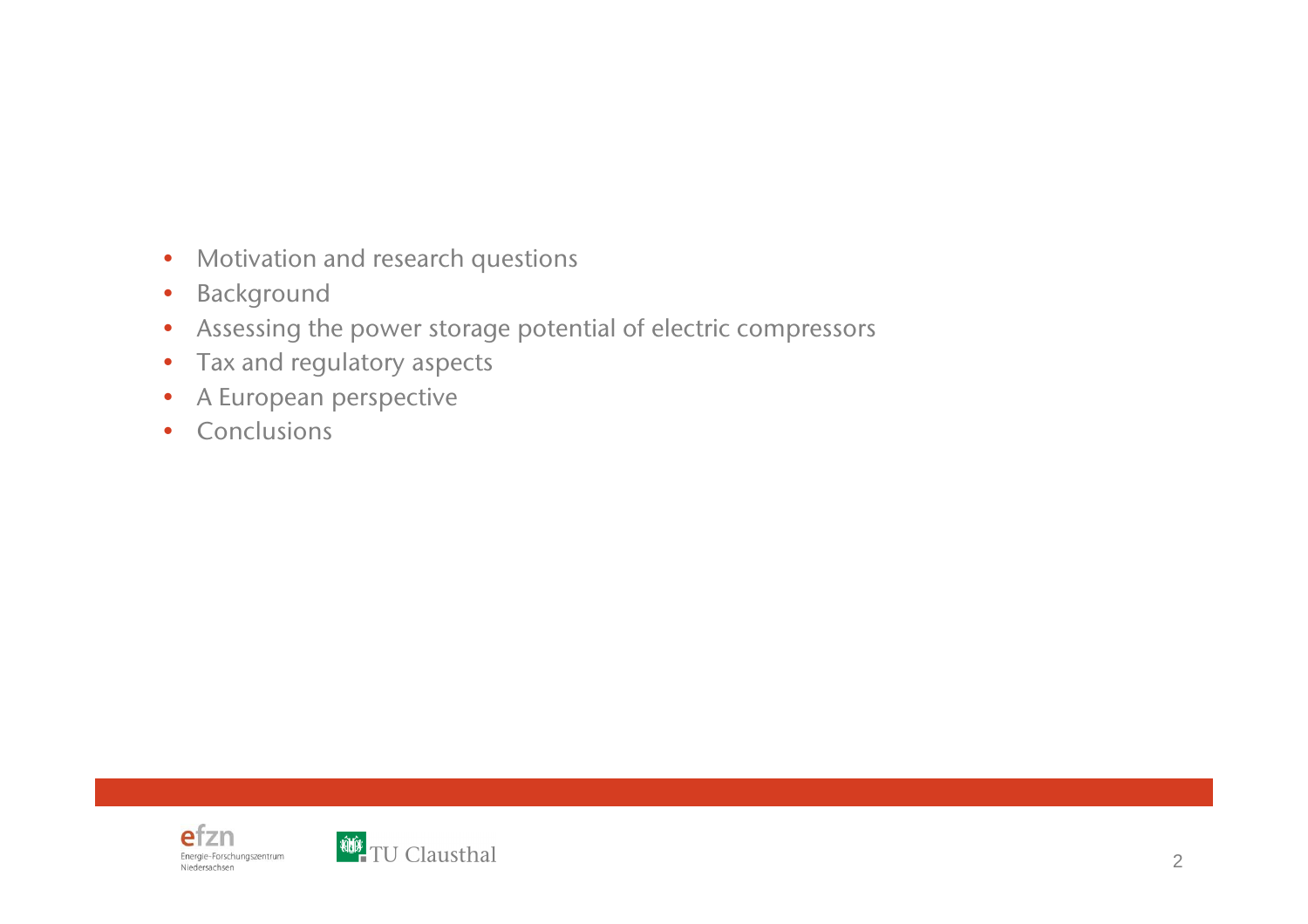**Gas-power-interconnectors: stabilizing renewable energyfluctuations in the power infrastructure via the gas infrastructure**







Residual load curve taken from Umweltbundesamt (2010): "Energieziel 2050: 100% Strom aus erneuerbaren Quellen"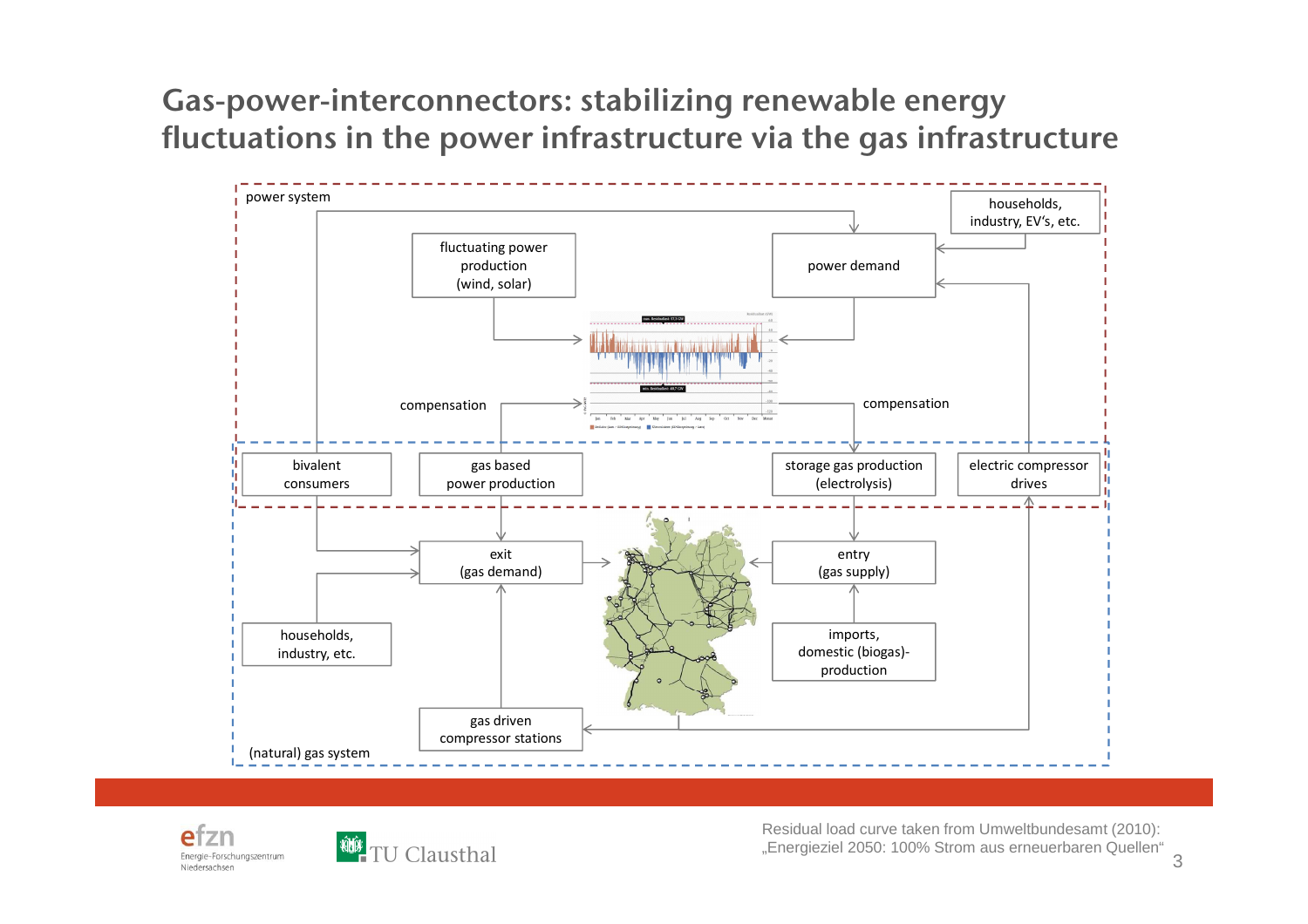### **Replacing gas drives with electric drives in the gas infrastructure: A hidden power storage resource**



The electric drive repowering of compressor stations may be compare<sup>d</sup> to storing electricity by means of water electrolysis. Depending on the former gas turbine efficiency, up to 4.5 MWh of saved fuel gas remain in the gas grid for one MWh of (renewable) electric energy used for the compressor driveElectric drives have additional advantages:

- The electric drive is more reliable than a gas turbine
- •Lower investment and maintenance cost
- •Virtually no local air emissions
- •Less noise emissions
- Higher acceptance with local people
- • Easier authorization process than gas turbine drivencompressor stations
- • Electric drives may be used for demand sidemanagement, providing additional power grid services

But:

- – Environmental assessment depends on power generationtechnology
- Reliable power grid access is needed nearby, otherwise –the power supply may be too expensive
- Power storage potential is limited in time and space tothe compression needs of the gas infrastructure
- Electric drives need additional power generation capacity



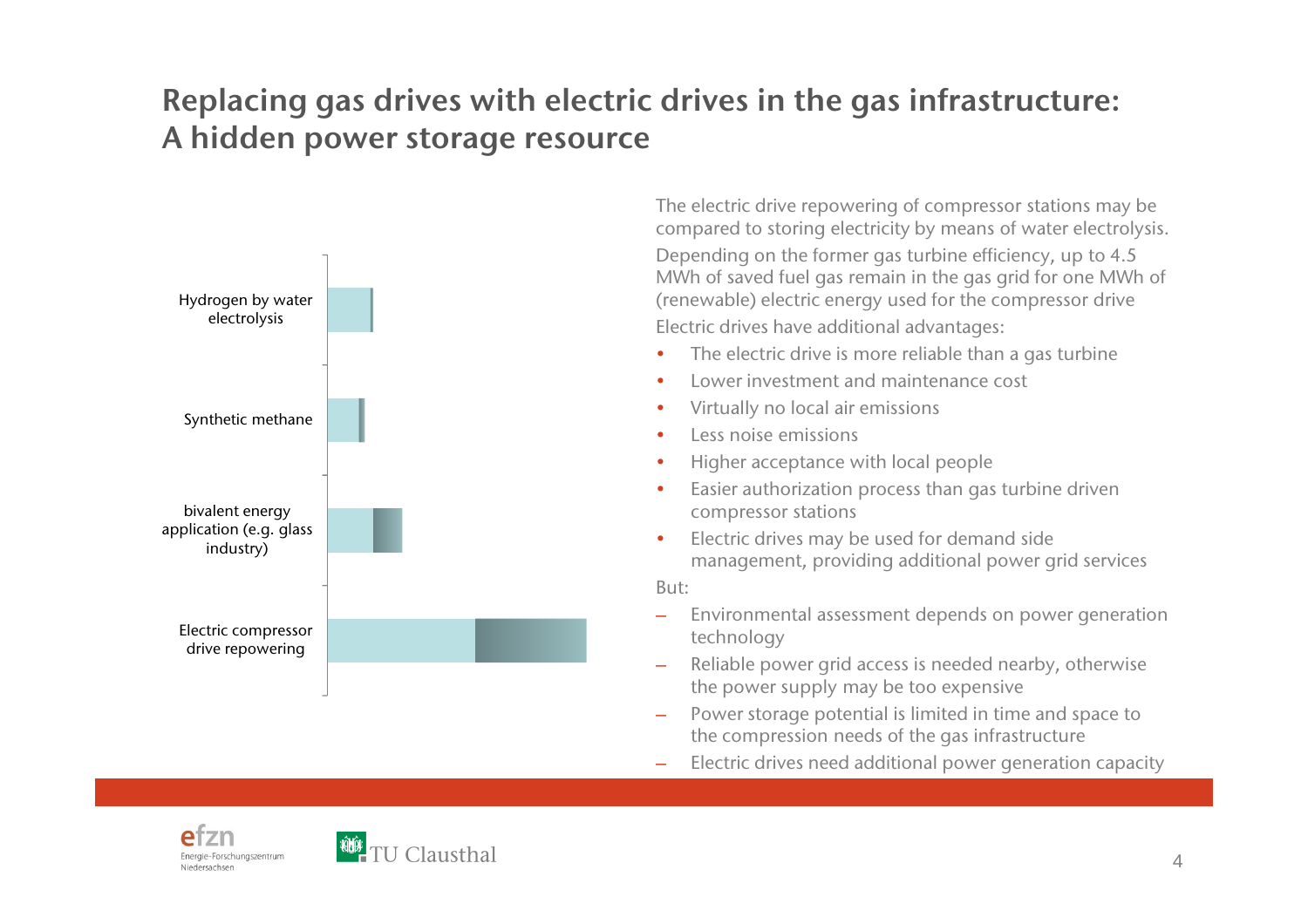# **The gas compressibility may be used for demand sidemanagemen<sup>t</sup> by "line packing" with electric compressor drives**



..Line packing " means increasing the pipeline pressure for additional gas storage at times of low gas demand(e.g. at night – see upper graph)

The operational flexiblity of unused gas pipeline capacity can also be used for demand side managemen<sup>t</sup> by shifting the compressor's hours of operation within the limits <sup>g</sup>iven by the <sup>p</sup>ipeline pressure and the current needs of gas transportation

 This will also lower the energy cost for the operators byincreased use of "off-peak" power rates and sometimes even negative power prices (see grap<sup>h</sup> below), but additional cost may occur due to:

- Increased compression energy demand
- Deterioration of <sup>p</sup>ipelines by increasedpressure fluctuations
- Additional start-up/shut-down proceduresof the compressors

The demand side managemen<sup>t</sup> potential will be increased by inter-company cooperation of the <sup>p</sup>ipelineoperators by flexibilizing the pressure limits

Incorporating gas storage facilities may also increase theline packing flexibility





Power price taken from EEX. Demand side management concept first described by Schmeal (1997)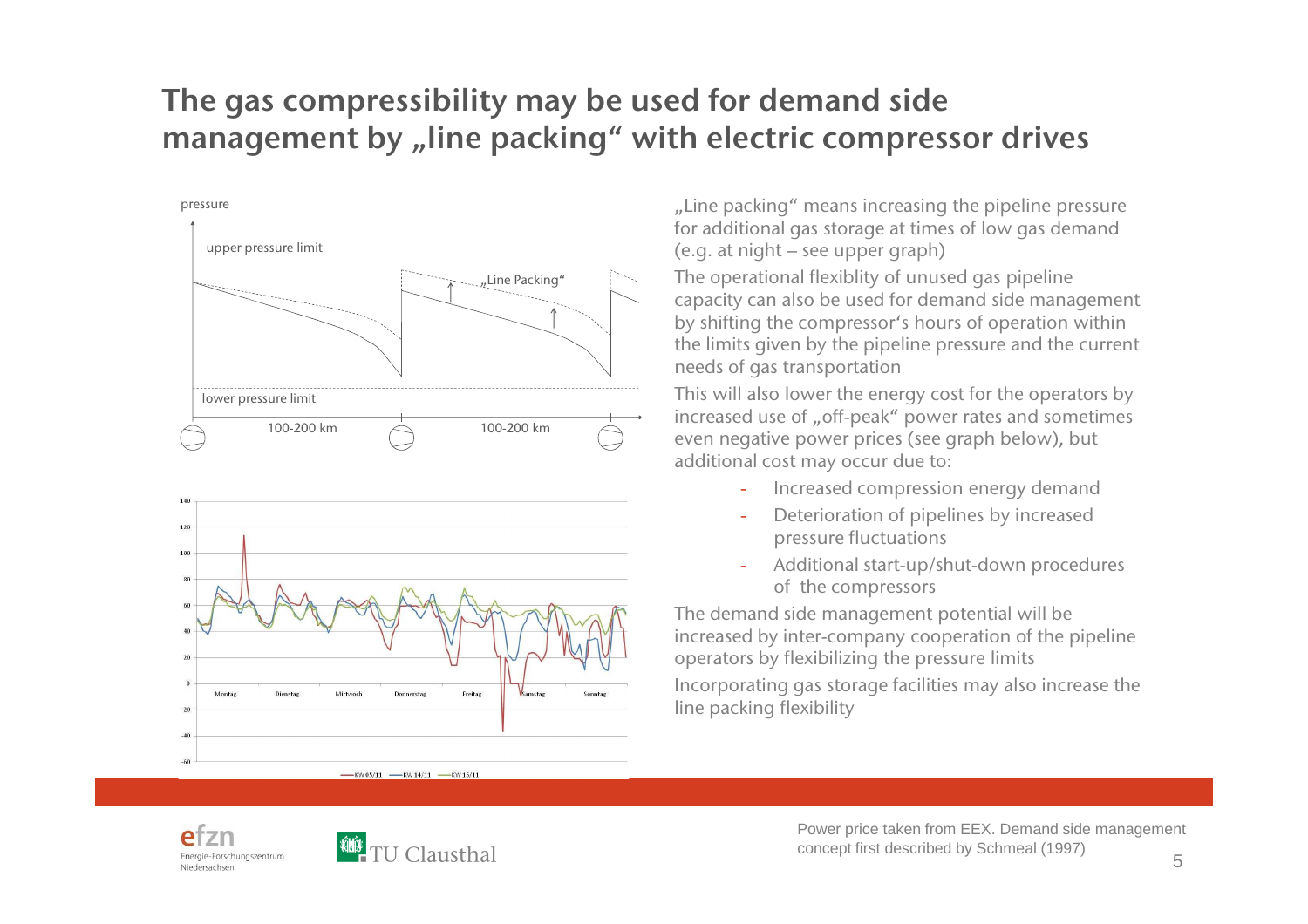## **Co-simulation of energy infrastructures is needed for quantifyingthe power storage potential of electric compressor drives**

- • Timing of compression energy demand essential for determining the power storage and demand sidemanagemen<sup>t</sup> potential
- • The hourly fluctuating power price is used as simplified model for the power system – this price is taken as input into the gas model

Min 
$$
C = \sum_{CS} \sum_{t}
$$
 power price<sub>t</sub> \*  $P_{CS,t}$ 

- • One more feedback loop as the compressor power demand is in part determined by the gas fired power generation's gas demand
- First result: Model too complex from mathematical point of view: Development of new solution methods needed $\bullet$
- $\bullet$  For a simplification, compressor stations may be classified:
	- Base load compressor stations: transit <sup>p</sup>ipelines
	- Off-peak compressor stations: storage compressors, especially short term storages supplying power plants
	- Peak load compressor stations: pipelines supplying power plants
	- –Load profiles have to be determined for compressor stations supplying households and industry
	- But: the load profile of compressor stations is normally a combination of these classes
- •Assessment of the maximum storage potential is possible via the  $CO_2$  emissions register in Germany:
	- $-$  930,000 tons of  $CO_2$ , equivalent to 4.6 TWh or 460 million m<sup>3</sup> of fuel gas at 40 pipeline compressor stations with gas turbine drives
	- 300,000 tons of  $CO<sub>2</sub>$ , equivalent to 1.5 TWh or 150 million m<sup>3</sup> of fuel gas at 13 storage compressor stations with gas turbine or gas motor drives
- • From this fuel gas, only the par<sup>t</sup> that can be replaced by a renewable electricity surplus can be considered as storage gas. At other times, the former fuel gas is needed for gas fired power generation



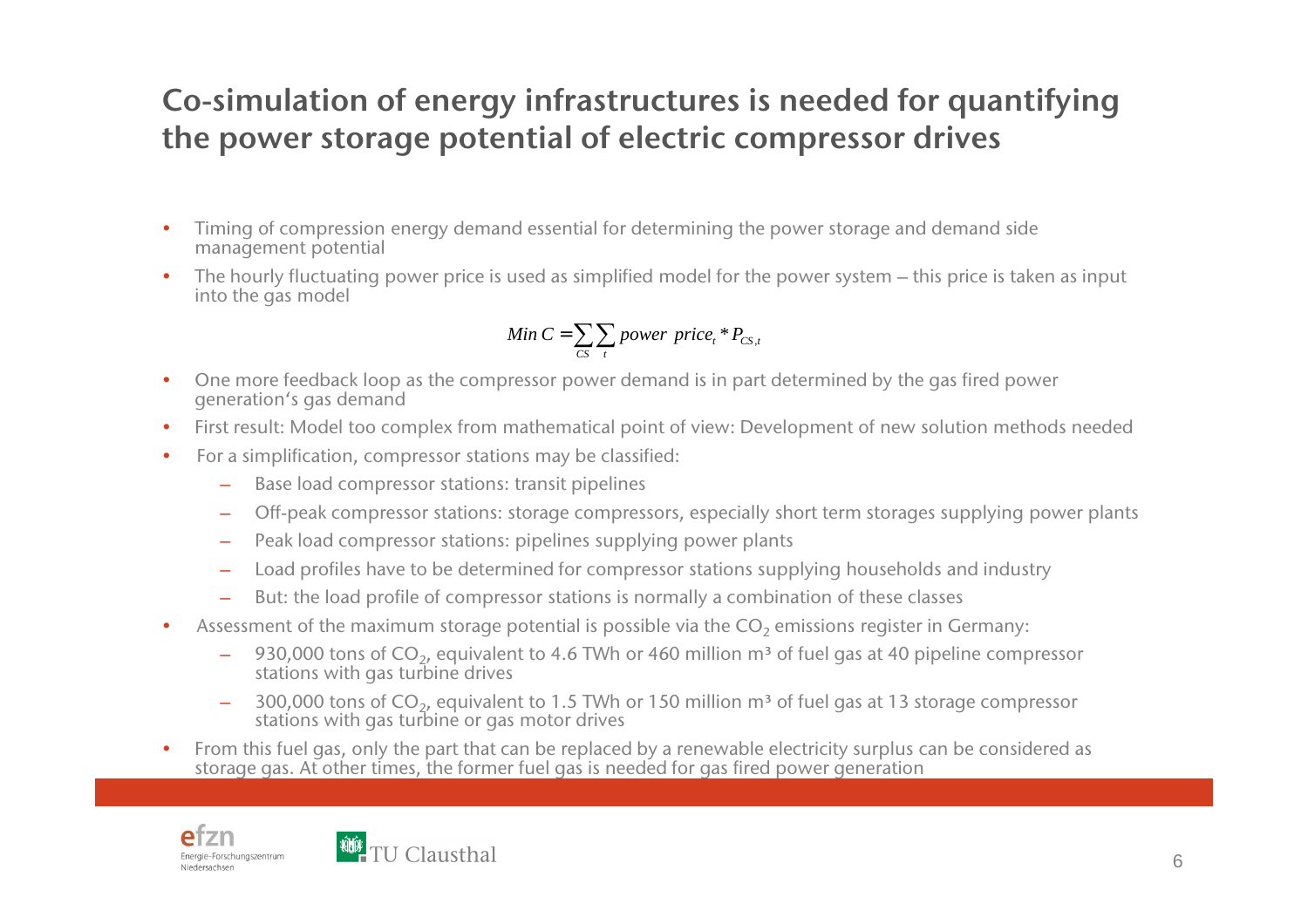## **The impact of taxation and legislation on the choice of thecompressor drive technology**





From the compressor operator's point of view, the decision on the compressor drive is dictated only by theeconomics

This decision depends on the relative price of power an<sup>d</sup>gas, as can be seen by the "break-even cost line":

$$
p_{electricity} = \frac{\eta_e}{W_{mech}} * (\Delta_{CAPEX} + \Delta_{OPEX}) + \frac{\eta_e}{\eta_s} * p_{gas}
$$

 At current energy prices without energy taxation and gridcosts, the decision depends on local circumstances (differences in capital and operating costs as well as theannual work load)

Different taxes and other legislatory costs on both fuel options affect the technology preference. In Germany, the gas drive option is heavily favored due to:

- reduced fuel gas tax
- high electricity tax
- EEG- and KWK- apportionment on electricityconsumption

 $\rightarrow$  The german energy legislation, aiming at an increase<br>of both efficiency and the share of renewables, effective of both efficiency and the share of renewables, effectivelyimpedes a technology that could help to achieve theseaims



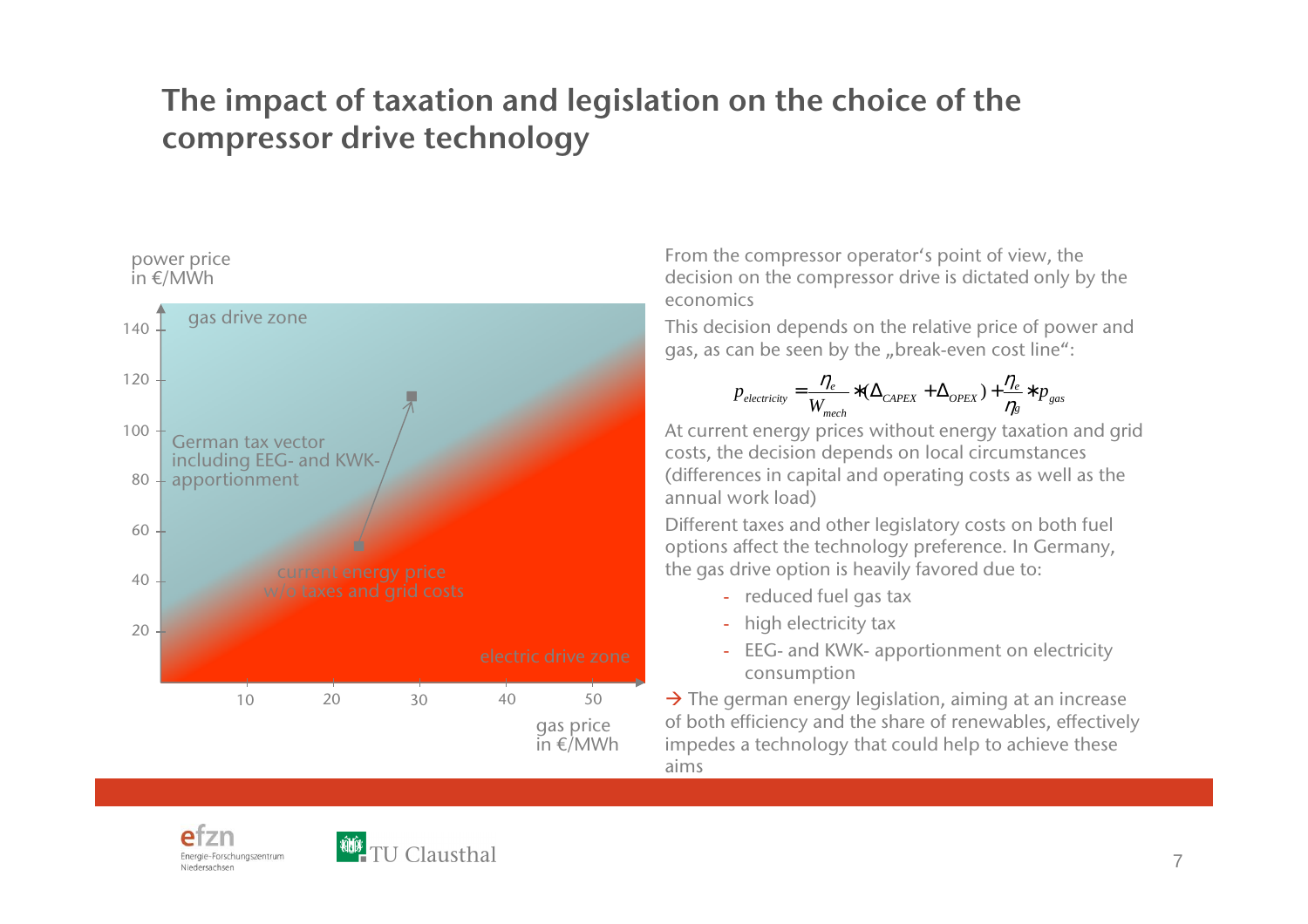#### **The European perspective**



- The European gas infrastructure may offer additional power storage and demand side managemen<sup>t</sup> resources:
	- –>15.000 MW gas pipeline compressors in the EU-27
	- >5.000 MW in the Ukraine
	- –> 40.000 MW in Russia
- Some initiatives to replace gas turbines with electric drives are underway (France, Ukraine), but with a  $CO<sub>2</sub>$ reduction/fuel gas savings perspective
- Highest benefit in countries with large installed compressor base high share of renewables, e.g. Germany, Great Britain, the Netherlands
- Trans-national line pack will increase the Demand Side Management potential
- Short connection from the compressor station to the power grid is needed, otherwise the investment cost may be too high
- Reliable power infrastructure is mandatory for securityof gas supply, but most compressor stations have <sup>a</sup> backup unit that could remain gas-fired



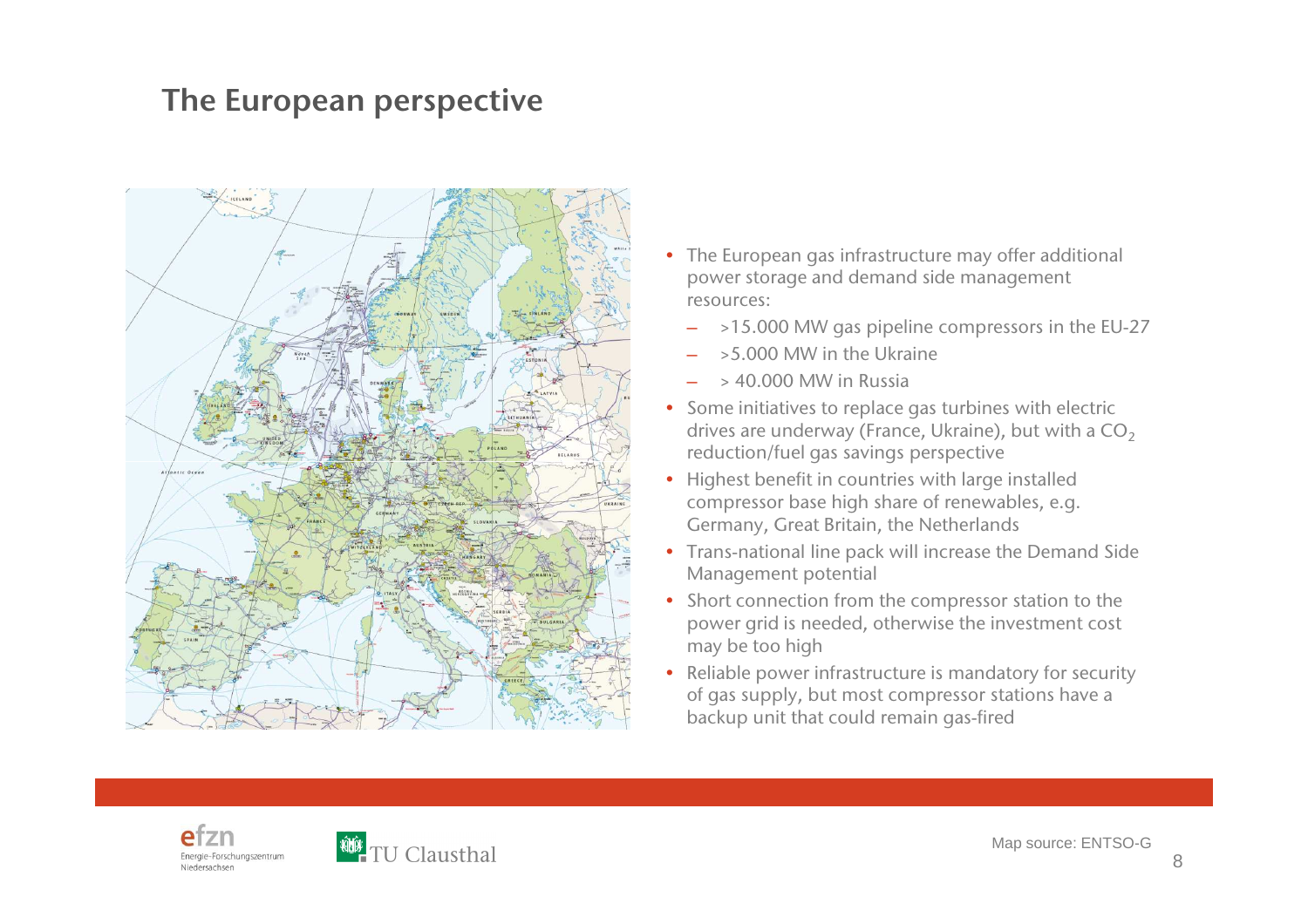### **Conclusions and outlook**

- $\bullet$  The gas infrastructure will play an important role for securing supply in an energysystem with a high share of fluctuating renewable energy sources
- • Electric compression, together with using the saved fuel gas in combined cyclepower plants is a "low hanging fruit" for levelling part of the fluctuations via the natural gas infrastructure, but it is limited in space and time to compressor locations and the operational needs of gas transportation and storage
- 15.000+ MW of installed <sup>p</sup>ipeline compressors in EU-27 are worth considering
- $\bullet$ • Development of new mathematical solution methods is needed for exact<br>quantification by determining the compressent' bours of eperation and the quantification by determining the compressors' hours of operation and the degree of freedom until which shifting these hours is possible
- An active role of legislatory and regulatory instances may be needed to realize the•power storage potential – e.g. in Germany, current circumstances arecontradictionary to the political aims of energy efficiency,  $\mathsf{CO}_2$  reduction and renewables integration
- For determining the efficiency of a technology within a system with a high share of •renewables, not only the amount of resource use/  $CO_2$  emissions is relevant – but also the timing!